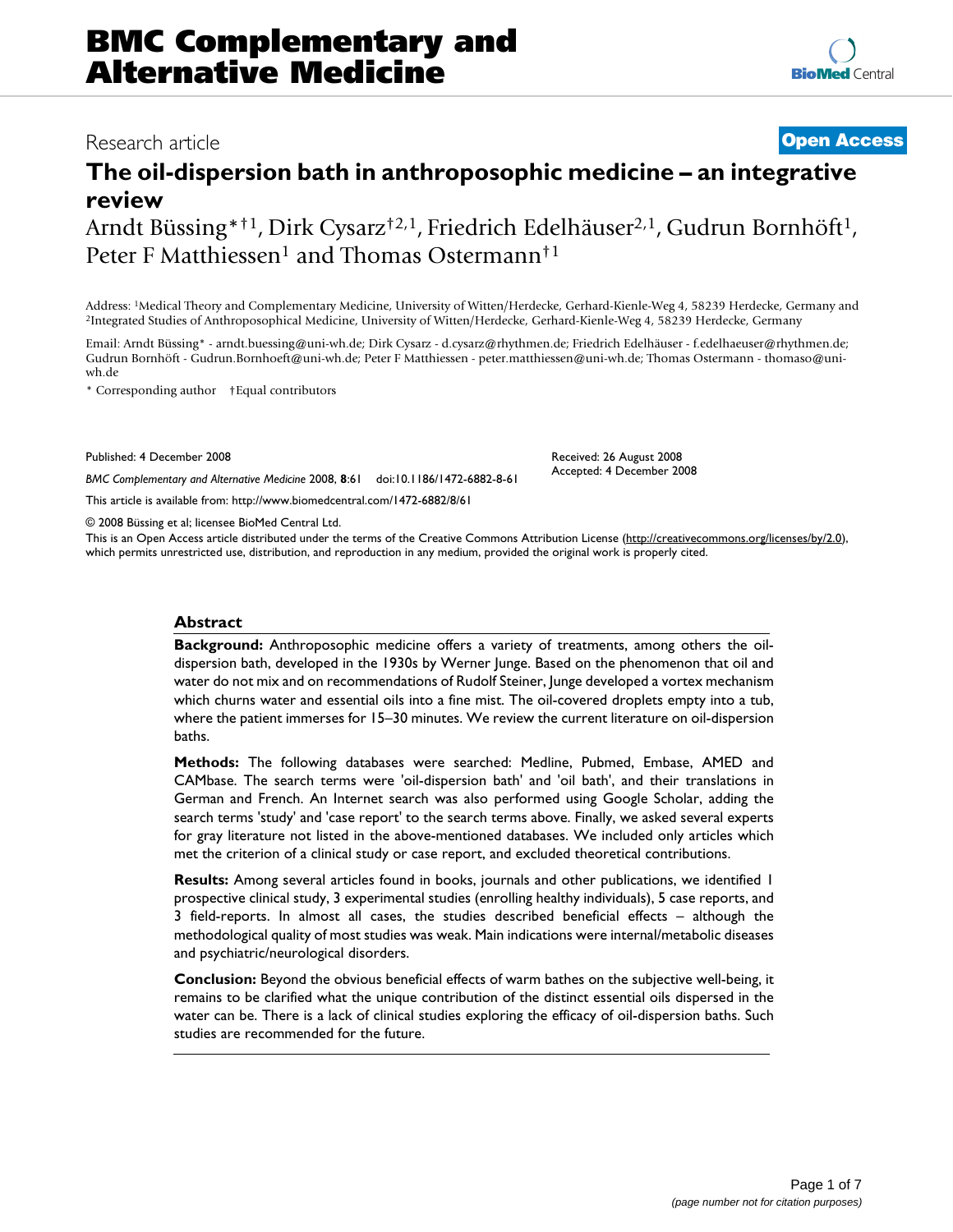## **Background**

Complementary and alternative medicine (CAM) has become increasingly popular over the last decades. Several surveys suggest an increasing demand and use of CAM in almost all western nations[1]. While in these surveys CAM was reported to be mainly used for common diseases like allergic reactions and common cold, we have to state a much broader variety of diseases covered by an expanding spectrum of CAM therapies.

One of the whole medical systems of CAM, which is quite popular in Germany, is the Anthroposophic Medicine (AM), introduced by Rudolf Steiner in the beginning of the 20th century [2]. Based on a comprehensive view of the human body, health in AM conceptually depends on a harmonious relationship and interaction between the physical body, vital force, soul, and ego [3]. Therefore, therapies of AM may address each of these four entities to support the reestablishment of their harmonious interrelations (e.g., to enhance the salutogenetic capacities of the patients, or to strengthen their autonomy [4]).

Over the time, AM has developed a variety of pharmacological and non-pharmacological therapies. With respect to pharmacological therapies of AM, interventions like mistletoe therapy for cancer treatment [5-7] or Cardiodoron, a composition of extracts of blossoms from *Primula officinalis* and *Onopordon acanthium* and from the herbs of *Hyoscyamus niger* for cardio-respiratory coordination [8,9], have been subject of several investigations from both basic research to systematic review or meta-analysis.

Among elderly patients with chronic diseases, 2% use AM applied by medical doctors, and at least 4% of patients with cancer [10] – although more 50–70% of cancer patients may use plant extracts from *Viscum album* which are part of the AM concept to treat cancer patients. Thus, these 2–4% stated above probably represent a lower bound of the factual usage by the population.

In addition, AM offers a variety of non-pharmacological therapies, but only few such therapies have been investigated extensively. It has been shown that Anthroposophic Speech Therapy has an impact on cardiovascular oscillations (e.g., cardiorespiratory synchronization during hexameter recitation [11]), and may have beneficial effects on the cardiorespiratory interaction [12]. Whether these effects may have a 'cardio-preventive effect' or not, remains to be clarified. On the other hand it has been shown that slow breathing improves baroreflex sensitivity and decreases blood pressure in essential hypertension [13]. Because speech therapy employs similar breathing patterns with low breathing frequencies, such effects are supposable. Other non-pharmacological therapies such as Rhythmic Embrocation showed an improvement of pain

perception and mood in patients with chronic pain [14], while Rhythmic Massage resulted in a long-term reduction of disease symptoms and quality of life in patients with chronic diseases [15] A recent systematic review investigated the clinical effects of Anthroposophic Eurythmy Therapy [16] and stated positive treatment effects with clinically relevant effect sizes in most cases.

In the context of balneology, AM offers a unique contribution, i.e., the Oil Dispersion Bath (ODB). In 1920, Rudolf Steiner, the founder of Anthroposophy suggested the use of finely-dispersed oil in water in [17]. Analogous to the process of oil synthesis in plants and fruits (e.g. olives, 'oil forming process'), he suggested to enable the patients by activating his salutogenetic capacities of the organism with water as a mediator for the essential oils. According to Steiner, if a patient's 'warmth organism' is affected or weakened, one may connect it to the 'warmth processes' of nature, i.e., the 'oil forming process' of flowering plants, and thus introduce finely dispersed oil into a bath to strengthen the weakened 'warmth organism' of the patient [17]. According to AM, the oils are related to the ethereal 'flowering process' of plants (in terms of a formation or accumulation of 'warmth') and address particularly the 'self organization' which in turn has an influence on its 'warmth organism'. Based on these recommendations, in the 1930s, the massage therapist and medical bath attendant Werner Junge began to develop a system for very fine oil dispersal in water and developed a vortex mechanism which churns water together with essential oils into a fine mist [18]. The oil-covered water droplets empty into a 35 to 37°C (95 to 99°F) warm water tub, where the patient immerses for 15–20 minutes (Fig. 1).

Main indications are the regulation of the 'warmth organism', particularly in patients with arthrosis, gout, and arteriosclerosis [19], but also neurological conditions such as polyneuropathia [20], to improve hypotonic blood pressure [21], and improvement of the 'structuring metabolization' in terms of a tendency to deformation [21,19]. Patients with cardiovascular diseases or neurological diseases may use slightly colder bathes, i.e., 32 to 34°C (90 to 93°F).

The assortment of the oils, according to the criteria of AM are as follows: Oils from roots are used to strengthen the nervous system; oils from flowers are applied to enhance the capacities of the metabolic system; oils from seeds are supposed to impact the heart and oils from fruits are recommended for improving vascular circulation.

After the bath, the patients should be covered in dry and warm clothes and blankets for at least half an hour in a quiet atmosphere to let the applied warmth saturate the body [19].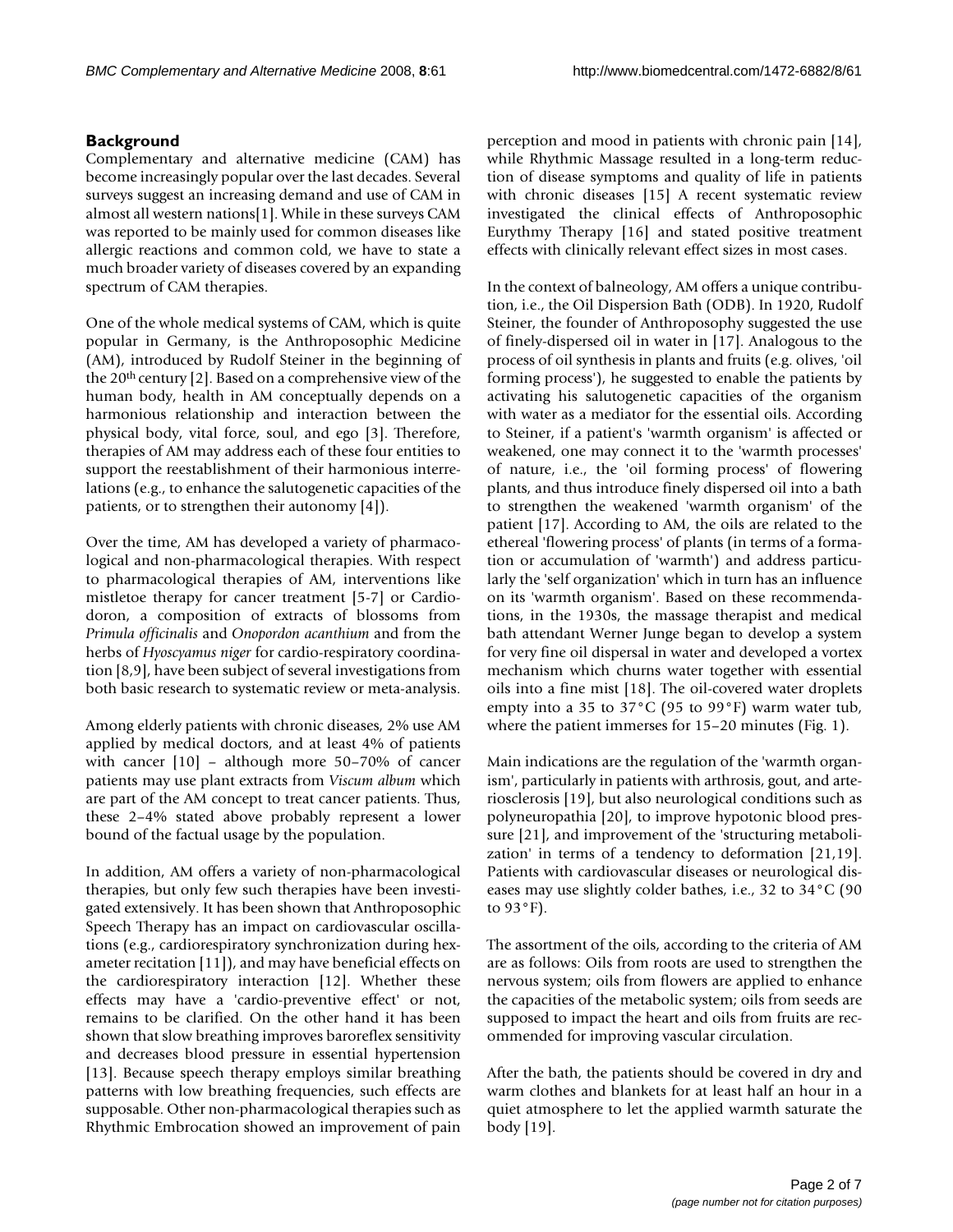

**Figure 1 Vortex mechanism of the oil-dispersion bath**. With kind permission of Florian Junge, Bad BOll

Although experts often recommend ODB and despite of its frequent usage in the treatment of in-patients in anthroposophic hospitals (in most cases ODB are applied daily and later three times per week) together with other therapies of AM, still less is known about the physiological and clinical effects. We pragmatically intended to overview the current literature on this unique therapy in a systematic review.

# **Methods**

We intended to search for English, French or German language case reports, studies and controlled trials which address specific treatment effects of ODB in a clinical setting without any restrictions to indications or outcome measures. Comments, opinions, and theoretical considerations were excluded. To get a first overview, the following databases were used: Medline, PubMed, Embase, AMED and CAMbase. The search terms were "oil dispersion bath", "oil bath" and their respective translations in German and French. Moreover, an internet search was performed using Google Scholar adding the search terms "study" and "case report" to the above search terms.

Finally, we screened the literary estate of Werner Junge and asked several experts for gray literature, i.e., material not found in conventional channels such as publishers with a lack of strict bibliographic control, and thus not listed in the above mentioned databases.

All articles found this way were fully read and their reference lists were checked for further relevant publications. The complete search was performed between June and October 2007. Report identification was performed by GB, TO and AB for the clinical studies, and as an additional reviewer for the experimental studies by DC. Data extraction was primarily performed by GB, and checked by TO and AB. We analyzed the full length articles rather than just the abstracts. Disagreements were resolved by consensus.

As the studies were quite heterogeneous including a variety of perspectives, but not any randomized controlled trial, we decided to classify them with respect to indication, treatment setting, research design, the number of patients involved and the outcome measures/results given in the studies/reports. The reporting of the results adhered, if possible and appropriate at all to the MOOSE guidelines [22]. Relying on a checklist for the assessment of methodological quality of the identified studies was dispensable, because the identified studies were almost weak in methodological quality at all. Nevertheless, we intended to refer to the clear description of aim and objective, outcome measures, characteristics of included patients, follow up/drop outs, interventions, principal confounders; participants representative; blinding, randomization, multicenter, same recruitment period. Because most of these issues were not fulfilled in the identified studies, we decided to describe the main relevant flaws in the results.

# **Results**

After excluding theoretical work, descriptive literature and brochures and leaflets of pharmaceutical industries with limited scientific background, we identified 12 relevant articles. Among them, 1 prospective clinical study, 3 experimental studies (enrolling healthy individuals), 5 case reports, and 3 field-reports. The methodological quality of most studies was weak (i.e., presentation of inconclusive results, limited description of patients' characteristics, unclear process of patient selection, unclear inclusion-/exclusion criteria, unclear therapeutic aims, small number of enrolled patients, no control group, etc.). Main indications were internal/metabolic diseases and psychiatric/neurological disorders. Table 1 gives a detailed overview on indications, setting, study type, and outcome parameters.

### *Physiological and pharmacological effects*

Nienhaber [23] investigated the effects of Water Bath, Rosmary-Kneipp-Bath, Rosmary-ODB, Whirl Bath and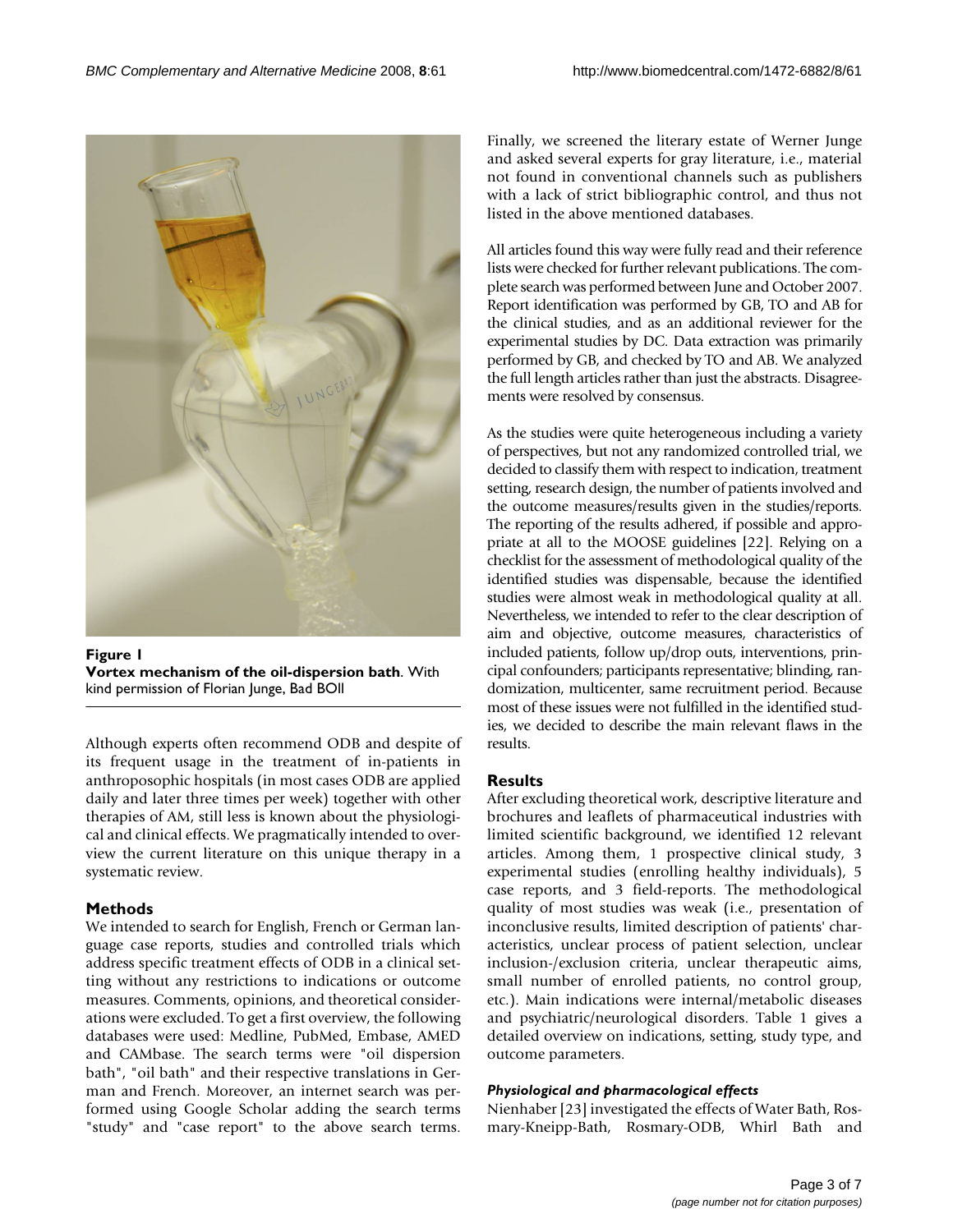thermo-indifferent Relaxation Baths (about 30 min) on cardiovascular regulation of eight healthy subjects. After Rosmary-ODB, the orthostatic test showed the largest decrease of standing pulse rate and a strongly subdued increase of diastolic blood pressure. This indicated an improved regulatory capacity in terms of a stabilization after the orthostatic challenge.

In two experimental studies, Römmelt [24,25] examined the concentration of terpenes from ODB etheric oils in the whole blood of healthy individuals. After 30 minutes ODB, he found a significant increase of the terpene concentration in the blood, indicating its rapid transdermal resorption. Römmelt [24] stated, that the yielded blood concentrations could be of pharmacological relevance.

#### *Clinical effects*

The clinical study of Braunstein [26] investigated nine schizophrenic and eight depressive patients who were treated with a series of Thyme-ODB. Main outcome parameters were the vagotonic response as an indicator of physical relaxation and mood as assessed by the patient itself and therapist using a 5-item visual analogue scale according to Aitken, and Zerssens's Bf-S mood inventory. All patients showed a vagotonic shift towards relaxation as indicated by a general decrease of pulse rate and a change of blood pressure according to the initial blood pressure: in patients with elevated blood pressure the blood pressure decreased, whereas patients with normal blood pressure did not change. This effect could be the result of a normalization or regression to the mean, respectively, as suggested for similar effects [27]. Nevertheless, these effects occurred during the ODB and remained also during rest after the bath. While schizophrenic patients showed a significant improvement of well being during time, depressive patients reached maximum improvements of well-being after 5 baths with less inter-rater agreement. However, both the pharmacological and psychotherapeutical treatment of the patients remained unchanged during the course of the study.

The neurologist Rimpau [20,28] published a field report and stated that ODB was an essential part of therapeutic spectrum of his clinic; it was applied to patients with polyneuropathy, sleep disorders, Parkinson's disease, lumbo-ischialgia, and spastic pareses. He aimed to investigate putative easing effects of ODB on painful polyneuropathy, and experimented with different oils. According to his experience, in-patients receiving 3–5 Rosmary-ODB per week (during a 4–6 week period) may benefit from this intervention. During the first bathes some patients reported a dys-/paresthesia, which improved spontaneously, while some patients showed allergic skin reactions towards the ingredients and had to stop the ODB. All together, among 500 in-patients and 1,000 out-patients, it was stated that about 50 patients with painful polyneuropathy may benefit from the treatment. Unfortunately, no relevant data to underline this suggestion were presented. Moreover, the author was unable to enroll an adequately large sample of patients to conduct a clinical study.

Alles [29] published preliminary results of the ODB effects on patients with diabetes mellitus. This indication is based on theoretical considerations of Rudolf Steiner. Alles stated that according to his experiences, Rosmary-ODB 5× per week within one months and 3× per week for two month may heal patients with type 2 diabetes (noninsulin dependent). In contrast, patients with type 1 diabetes had no improvement of their metabolic situation. However, the results of the mentioned multi-center pilot study were not published.

Although another field study enrolling patients with chronic polyarthritis mentioned a relaxation of patients in the water [30], there were no specific results presented.

The results of the field reports were affirmed by some case reports which were of good descriptive quality in the practical context of the therapists rather than of scientists

Rottenburg [31] showed that ODB was effective in a 4 year old girl suffering on neurodermatitis. Parallel to an improvement in well-being and symptom-relief after a series of ODBs, relapses were reported which diminished in their intensity up to a total regeneration with no more neurodermatitis episodes in the follow up.

Roknic et al. [32] reported about 7 patients with internal or psychiatric/neurological disorders who were treated with ODB among other therapeutic interventions. The authors described general improvements in terms of feelings of inner warmth, openness to future, inner stability, deepened body awareness etc.

Liebing [33] reported on three patients with either hysteria, attention deficit hyperactive disorder or autism, receiving series of ODBs (with Stibium sulfuratum, *Hypericum*, and *Prunus spinosa*, respectively). She reported a general improvement, feelings of inner warmth, and developmental improvement (i.e., movements, balance, sense of touch; and joy for life and willingness to learn).

Phethean [34] described the case of a 9-year old boy with developmental delay. After a series of ODB he found him more peaceful, with higher strengthening and inner resolution.

Lavington [35] treated a 12-year old autistic girl and reported a relaxation and inner calming.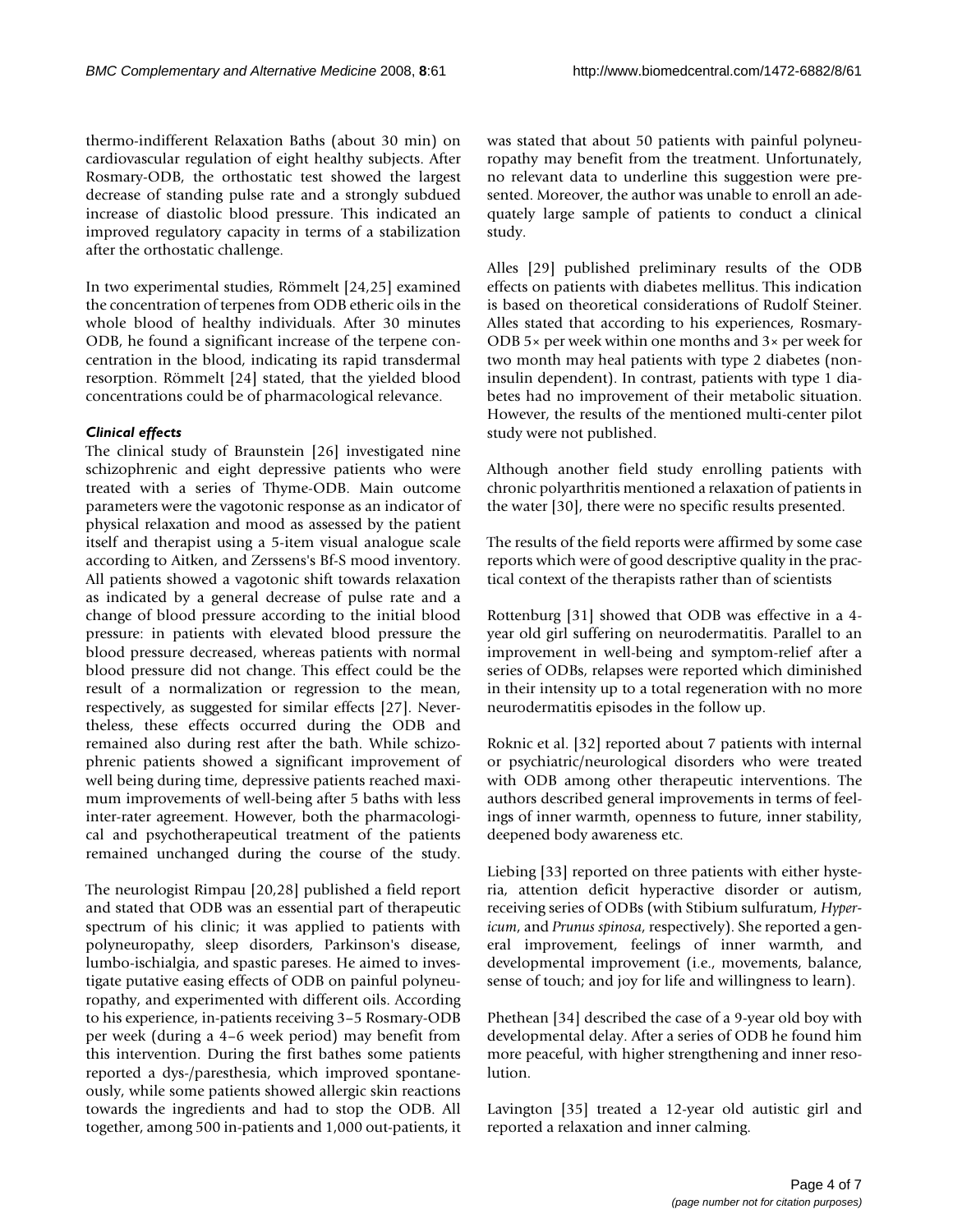| <b>Authors</b>                                | Type of study, N                                | <b>Indications</b>                                                                                                                                    | <b>ODB</b> Application                                                                                                      | <b>Outcome</b>                                                                                                                                                                                                                                                                                                                                                                 |
|-----------------------------------------------|-------------------------------------------------|-------------------------------------------------------------------------------------------------------------------------------------------------------|-----------------------------------------------------------------------------------------------------------------------------|--------------------------------------------------------------------------------------------------------------------------------------------------------------------------------------------------------------------------------------------------------------------------------------------------------------------------------------------------------------------------------|
| <b>Experimental studies</b><br>Nienhaber [23] | physiological experiment<br>$(n = 8)$           | Healthy subjects                                                                                                                                      | Water ODB, Rosmary-<br>Kneipp-Bath, Rosmary-ODB,<br>Whirl Bath and Relaxation<br>(Baths about 30 min,<br>thermoindifferent) | Orthostatic Reactions of<br>Pulse and Respiration:<br>standing pulse frequency<br>decreased most after ODB<br>and diastolic RR-increasing<br>strongly subdued                                                                                                                                                                                                                  |
| Römmelt [24]                                  | pharmacological<br>experiment ( $n = 6$ )       | Healthy subjects                                                                                                                                      | 30 min Pinus oil ODB                                                                                                        | Percutaneous resorption of<br>terpenes after ODB                                                                                                                                                                                                                                                                                                                               |
| Römmelt [25]                                  | physiological experiment<br>$(n = x)$           | Healthy subjects                                                                                                                                      | 20 min ODB with Rosmary<br>Oil, Pinus Oil and hay flower<br>oil                                                             | Percutaneous resorption of<br>terpenes after ODB                                                                                                                                                                                                                                                                                                                               |
| <b>Clinical studies</b><br>Braunstein [26]    | Prospective study<br>$(n = 17)$                 | Schizophrenic ( $n = 9$ ) and<br>depressive patients ( $n = 8$ )                                                                                      | Series of 10 Thyme-ODB                                                                                                      | relaxation, schizophrenic<br>patients showed immediate<br>and long term improvement<br>of well-being, depressive<br>patients stagnated in well-<br>being after 5 baths                                                                                                                                                                                                         |
| Case reports<br>Roknic et al. [32]            | Case reports $(n = 7)$                          | Schizophrenic disorders (n =<br>3); purulent bronchitis/<br>asthma bronchiale;<br>hyperkinesias; Down-<br>Syndrome related depression;<br>Hospitalism | ODB with different oils<br>among other therapeutic<br>interventions                                                         | general improvements                                                                                                                                                                                                                                                                                                                                                           |
| Liebing [33]<br>von Rottenburg [31]           | Case reports $(n = 3)$<br>Case report $(n = 1)$ | Hysteria; attention deficit<br>hyperactive disorder; autism<br>Neurodermatitis of a 4-year<br>old girl                                                | Series of ODBs (with Stibium<br>sulfuratum, Hypericum, Prunus<br>spinosa, respectively                                      | General improvement and<br>feeling of inner warmth;<br>developmental<br>improvement (movements,<br>balance, sense of touch;<br>developmental<br>improvement<br>(joy for life and willingness<br>to learn)<br>After 12 ODBs, significant<br>improvement of skin<br>lesions; marginal relapses,<br>which diminished in their<br>intensity; finally total<br>regeneration of skin |
| Phethean [34]                                 | Case report $(n = 1)$                           | Richard: 9 years old<br>developmental delay                                                                                                           | ODB with different oils                                                                                                     | affections<br>Richard: Strengthening,<br>inner resolution, more<br>peaceful                                                                                                                                                                                                                                                                                                    |
| Lavington [35]                                | Case report $(n = 1)$                           | Angela: 12 years old, Autism                                                                                                                          | ODB with different oils                                                                                                     | Angela: relaxation, inner<br>calming                                                                                                                                                                                                                                                                                                                                           |
| <b>Field reports</b><br>Alles [29]            | Field report                                    | Diabetes mellitus Type I & II                                                                                                                         | Rosmary ODB: 5 × weekly<br>within 4 weeks and $3 \times$<br>weekly within 8 weeks                                           | No results presented; Type<br>2 diabetes (insulin-<br>dependent) was claimed to<br>be cured; in contrast, no<br>improvements of metabolic<br>situation in patients with<br>type I diabetes                                                                                                                                                                                     |
| Deckers [30]                                  | Field report                                    | <b>Rheumatic Diseases</b>                                                                                                                             | Various bathes described, i.e.<br>saline bath, sulfur bath, and<br>ODB and stinging-nettle bath                             | No results presented; just a<br>statement that complaints<br>and subjective well-being<br>improves                                                                                                                                                                                                                                                                             |
| Rimpau [20,28]                                | Field report                                    | Painful Neuropathy                                                                                                                                    | 10-day-in patient treatment<br>with daily Rosmary-ODB                                                                       | No results presented;<br>Subjective improvements                                                                                                                                                                                                                                                                                                                               |

#### **Table 1: Design of clinical studies on the effects of ODB and outcome parameter**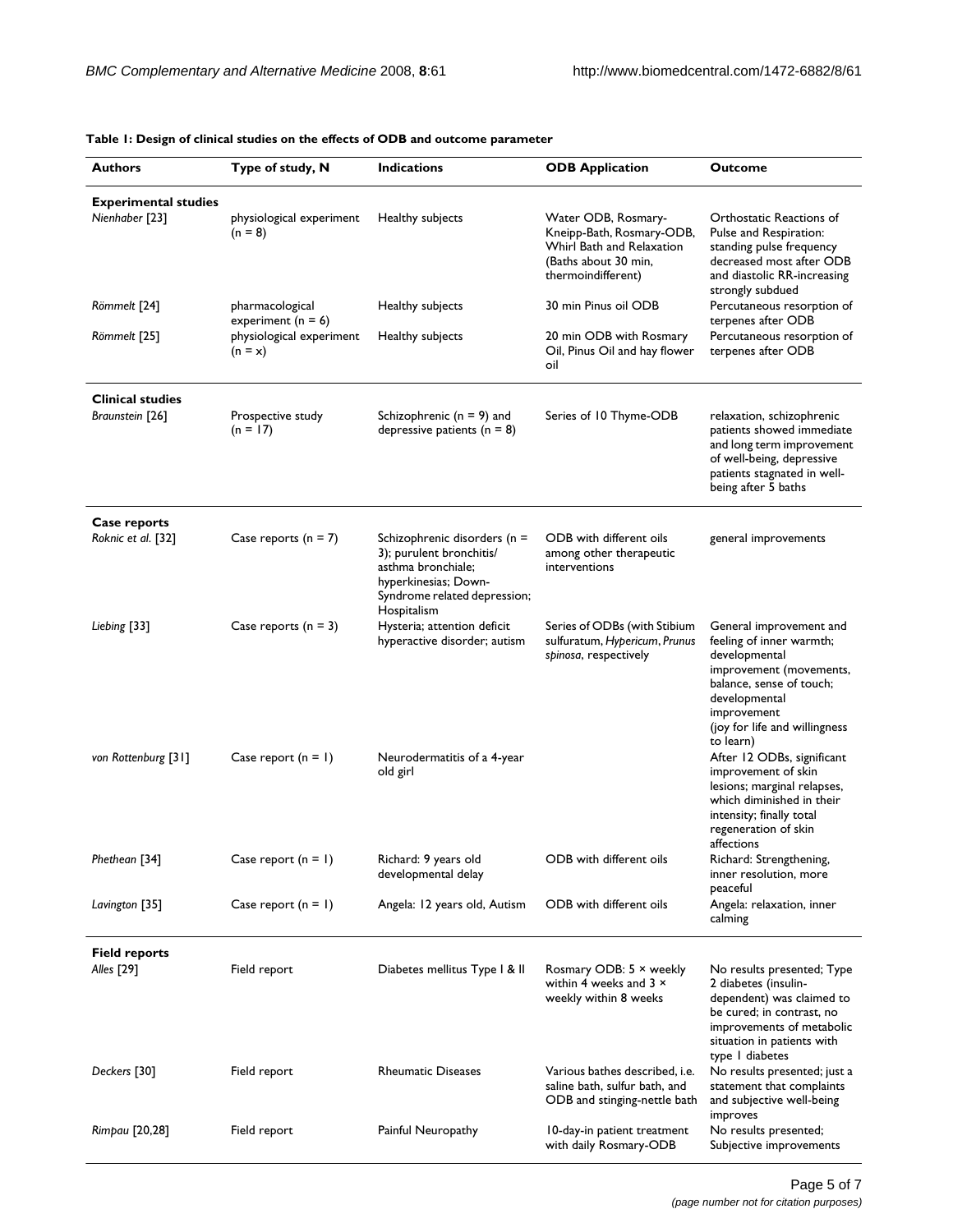#### **Discussion**

This article aims at overviewing the existing literature on the effects of ODB. We found a small number of clinical and field studies which mainly focused on the exploration of physiological effects of ODB. The studies can roughly be subdivided into two groups: (1) mechanisms of transdermal resorption of the oil, and (2) regulatory effects of ODB. While there are good clinical studies which confirm that conventional balneotherapy is an effective treatment modality in elderly patients with osteoarthritis of the knee or with chronic low back pain [36], or can alleviate low back pain [37], there is an obvious lack of clinical studies on ODB which address the unique contribution of the oil dispersal in water.

Several effects could be depending on the medium used. Balogh et al. [37] found that bathing in mineral water resulted in a statistically significant improvement of pain, mitigation of muscle spasm, alleviation of local tenderness, enhanced flexion-extension and rotation of the spine, which persisted as long as 3 months after the completion of balneotherapy. In contrast, hydrotherapy with tap water resulted only in the temporary improvement of just a single parameter: the visual analogue scale score improved significantly.

With respect to the usage of distinct oils dispersed in water, one may refer to findings of Römmelt [24,25], who found in healthy individuals an increased absorption of terpenes from bath additives containing pine needle oils or rosmary oil. Terpenoids are a subclass of the prenyllipids (i.e., terpenes, prenylquinones, and sterols) and represent the oldest group of small molecular products synthesized by plants. The major components of rosemary oil include monoterpene hydrocarbons (alpha and beta-pinene), camphene, limonene, camphor, borneol, cineole, linalool, and verbinol. Rosemary oil is known to possess marked antibacterial, antifungal, and antiviral properties; moreover, its exerts significant antioxidant activities depending on the terpenes [38-40]. Nevertheless, the clinical significance of a higher terpene concentration in the blood of patients or healthy volunteers using ODBs still remains unclear and has to be investigated in clinical studies.

The cardiovascular responses during water immersion show similar effects compared to ODB: a decrease of heart rate and blood pressure [41]. Hence, although the cardiovascular responses during and after ODB indicate beneficial effects, it remains to be explored if the dispersed oil has specific effects on cardiovascular regulation.

#### **Conclusion**

Beyond the obvious beneficial effects of warm baths and the therapist's attention on the subjective well-being, it remains to be clarified what the unique contribution of the distinct essential oils dispersed in the water can be. In addition to further basic work that explores how the oil dispersion bath may influence physiological parameters beyond the effects of warm bath alone, well designed controlled clinical studies exploring the efficacy of ODB are strongly recommended to create a profound evidence base for this unique form of treatment.

#### **Competing interests**

The Chair of Medical Theory and Complementary Medicine received financial support with a grant of the Raphael Medical Centre, Hildenborough, Kent, GB.

#### **Authors' contributions**

AB, GB, TO and DC analyzed and reviewed the data, AB, TO and DC drafted the manuscript. PFM and FE contributed to draft the manuscript. AB and TO were principle authors of the paper, and had full access to the data. All authors contributed to manuscript revision and approved the final manuscript.

#### **Acknowledgements**

We thank Dr Gerhard Florschütz for financial support with a grant of the Raphael Medical Centre, Hildenborough, Kent. Thanks to Christa Raak for scanning the gray literature.

#### **References**

- 1. Ernst E: **[Complementary and alternative medicine.](http://www.ncbi.nlm.nih.gov/entrez/query.fcgi?cmd=Retrieve&db=PubMed&dopt=Abstract&list_uids=11253995)** *Lancet* 2001, **357:**802-803.
- 2. Steiner R, Wegman I: *Grundlegendes für eine Ereiterung der Heilkunst nach geisteswissenschaftlichen Erkenntnissen* Dornach: Rudolf Steiner Verlag; 1991.
- 3. Steiner R: *Theosophie* Dornach: Rudolf Steiner Verlag; 1987.
- 4. Richie J, Wilkinson J, Gantley M, Feder G, Carter Y, Formby J: *A model of integrated primary care: anthroposophic medicine* London: London, National Centre for Social Research. Department of General Practice and Primary Care, St Bartholomew's and the Royal London School of Medicine and Dentistry, Queen Mary University of London; 2001.
- 5. Büssing A: *Mistletoe. The Genus Viscum* Amsterdam: Harwood Academic Publishers; 2000.
- 6. Büssing A: **Mistletoe extracts from an anthroposophical point of view.** In *Complementary Oncology. Adjunctive Methods in the Treat*ment of Cancer Edited by: Beuth J, Moss RW. Stuttgart: Thieme Verlag; 2008:197-2006.
- 7. Kienle GS, Kiene H: *Die Mistel in der Onkologie. Fakten und konzeptionelle Grundlagen* Stuttgart: Schattauer Verlag; 2003.
- 8. Cysarz D, Schurholz T, Bettermann H, Kummell HC: **[Evaluation of](http://www.ncbi.nlm.nih.gov/entrez/query.fcgi?cmd=Retrieve&db=PubMed&dopt=Abstract&list_uids=10858869) [modulations in heart rate variability caused by a composi](http://www.ncbi.nlm.nih.gov/entrez/query.fcgi?cmd=Retrieve&db=PubMed&dopt=Abstract&list_uids=10858869)[tion of herbal extracts.](http://www.ncbi.nlm.nih.gov/entrez/query.fcgi?cmd=Retrieve&db=PubMed&dopt=Abstract&list_uids=10858869)** *Arzneimittelforschung* 2000, **50:**420-424.
- 9. Cysarz D, Heckmann C, Kummell HC: **[\[The effects of Cardio](http://www.ncbi.nlm.nih.gov/entrez/query.fcgi?cmd=Retrieve&db=PubMed&dopt=Abstract&list_uids=12417806)[doron on cardio-respiratory coordination–a literature](http://www.ncbi.nlm.nih.gov/entrez/query.fcgi?cmd=Retrieve&db=PubMed&dopt=Abstract&list_uids=12417806) [review\].](http://www.ncbi.nlm.nih.gov/entrez/query.fcgi?cmd=Retrieve&db=PubMed&dopt=Abstract&list_uids=12417806)** *Forsch Komplementarmed Klass Naturheilkd* 2002, **9:**292-297.
- 10. Büssing A, Ostermann T, Matthiesen PF: **Inanspruchnahme unterstützender komplementärmedizinischer Verfahren bei Tumorpatienten in der späteren Phase.** *Deutsche Zeitschrift für Onkologie* 2007, **39:**162-168.
- 11. Cysarz D, von BD, Lackner H, Heusser P, Moser M, Bettermann H: **[Oscillations of heart rate and respiration synchronize during](http://www.ncbi.nlm.nih.gov/entrez/query.fcgi?cmd=Retrieve&db=PubMed&dopt=Abstract&list_uids=15072959) [poetry recitation.](http://www.ncbi.nlm.nih.gov/entrez/query.fcgi?cmd=Retrieve&db=PubMed&dopt=Abstract&list_uids=15072959)** *Am J Physiol Heart Circ Physiol* 2004, **287:**H579-H587.
- 12. Bettermann H, von BD, Fruhwirth M, Cysarz D, Moser M: **[Effects of](http://www.ncbi.nlm.nih.gov/entrez/query.fcgi?cmd=Retrieve&db=PubMed&dopt=Abstract&list_uids=12104068) [speech therapy with poetry on heart rate rhythmicity and](http://www.ncbi.nlm.nih.gov/entrez/query.fcgi?cmd=Retrieve&db=PubMed&dopt=Abstract&list_uids=12104068) [cardiorespiratory coordination.](http://www.ncbi.nlm.nih.gov/entrez/query.fcgi?cmd=Retrieve&db=PubMed&dopt=Abstract&list_uids=12104068)** *Int J Cardiol* 2002, **84:**77-88.
- 13. Joseph CN, Porta C, Casucci G, Casiraghi N, Maffeis M, Rossi M, *et al.*: **[Slow breathing improves arterial baroreflex sensitivity](http://www.ncbi.nlm.nih.gov/entrez/query.fcgi?cmd=Retrieve&db=PubMed&dopt=Abstract&list_uids=16129818)**